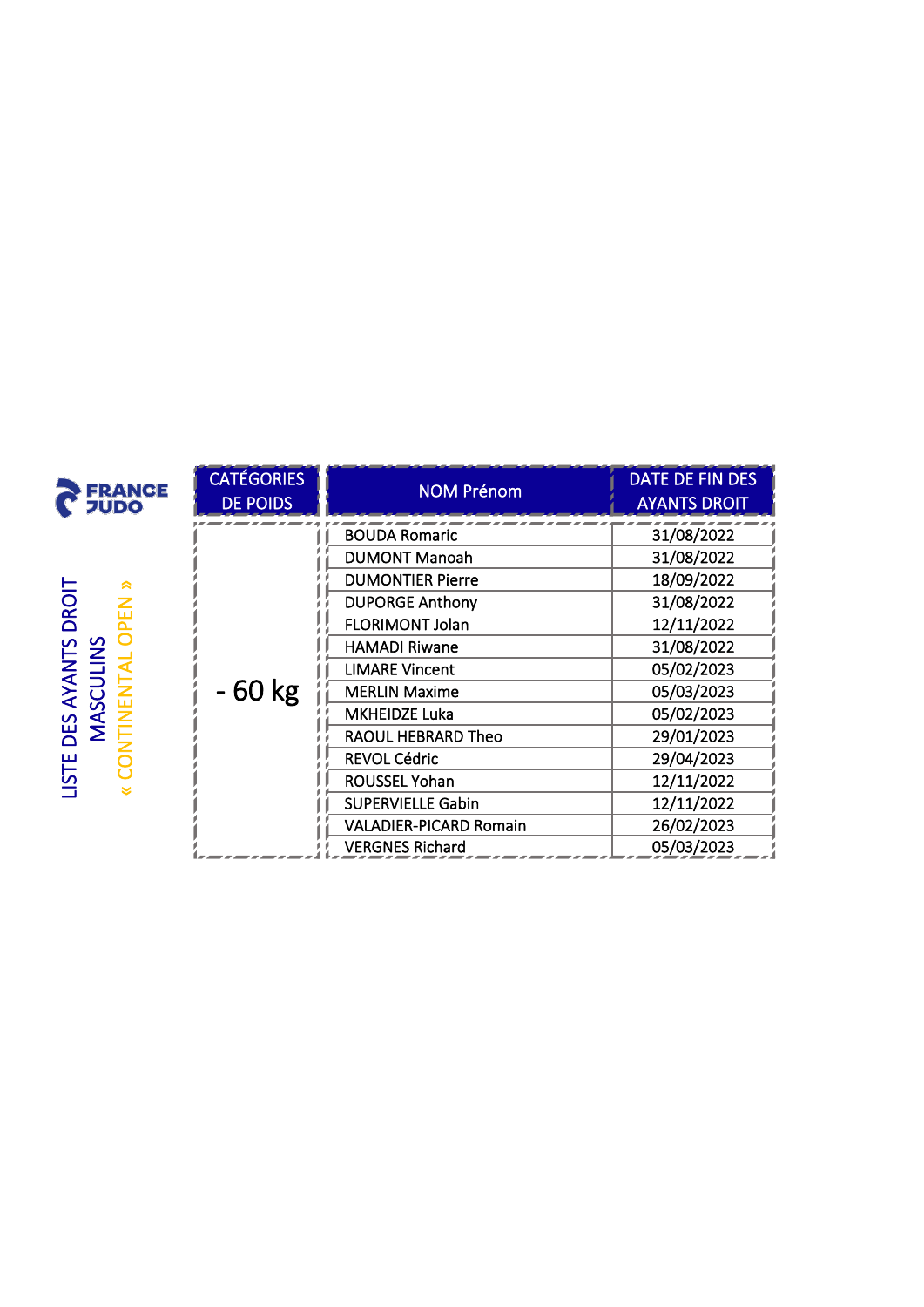| <b>FRANCE</b><br><b>JUDO</b> | <b>CATÉGORIES</b><br><b>DE POIDS</b> | <b>NOM Prénom</b>          | DATE DE FIN DES<br><b>AYANTS DROIT</b>                                                                                                                                             |
|------------------------------|--------------------------------------|----------------------------|------------------------------------------------------------------------------------------------------------------------------------------------------------------------------------|
|                              |                                      | <b>AZEMA Kévin</b>         | 12/11/2022                                                                                                                                                                         |
|                              |                                      | <b>BOUBA Daïki</b>         | 29/04/2023                                                                                                                                                                         |
|                              |                                      | <b>CAZORLA Orlando</b>     | 29/04/2023<br>12/02/2023<br>12/11/2022<br>31/08/2022<br>31/08/2022<br>05/03/2023<br>05/11/2022<br>29/01/2023<br>05/02/2023<br>31/08/2022<br>12/11/2022<br>12/11/2022<br>31/08/2022 |
|                              |                                      | <b>CORRADO Robin</b>       |                                                                                                                                                                                    |
|                              |                                      | <b>CYSIQUE William</b>     |                                                                                                                                                                                    |
| MASCULINS<br><b>NBO</b>      |                                      | <b>DZEJAR Mohamed</b>      |                                                                                                                                                                                    |
|                              |                                      | <b>GIALLURACHIS Théau</b>  |                                                                                                                                                                                    |
| DROIT                        |                                      | <b>GOBERT Maxime</b>       |                                                                                                                                                                                    |
|                              |                                      | <b>GOMES Benjamin</b>      |                                                                                                                                                                                    |
|                              | - 66 kg                              | <b>JENNER Bastien</b>      |                                                                                                                                                                                    |
|                              |                                      | <b>KHYAR Walide</b>        |                                                                                                                                                                                    |
|                              |                                      | <b>MACREZ Thomas</b>       |                                                                                                                                                                                    |
| <b>DES AYANTS</b><br>LISTE   |                                      | <b>MASSON JBILOU Driss</b> |                                                                                                                                                                                    |
|                              |                                      | <b>MOUNDANGA Maxime</b>    |                                                                                                                                                                                    |
|                              |                                      | <b>RIBAC Hugo</b>          |                                                                                                                                                                                    |
|                              |                                      | <b>SADROLESLAMI Sina</b>   | 29/01/2023                                                                                                                                                                         |
|                              |                                      | SEDDOUKI Reda              | 05/03/2023                                                                                                                                                                         |
|                              |                                      | <b>SORGIATI Vincent</b>    | 31/08/2022                                                                                                                                                                         |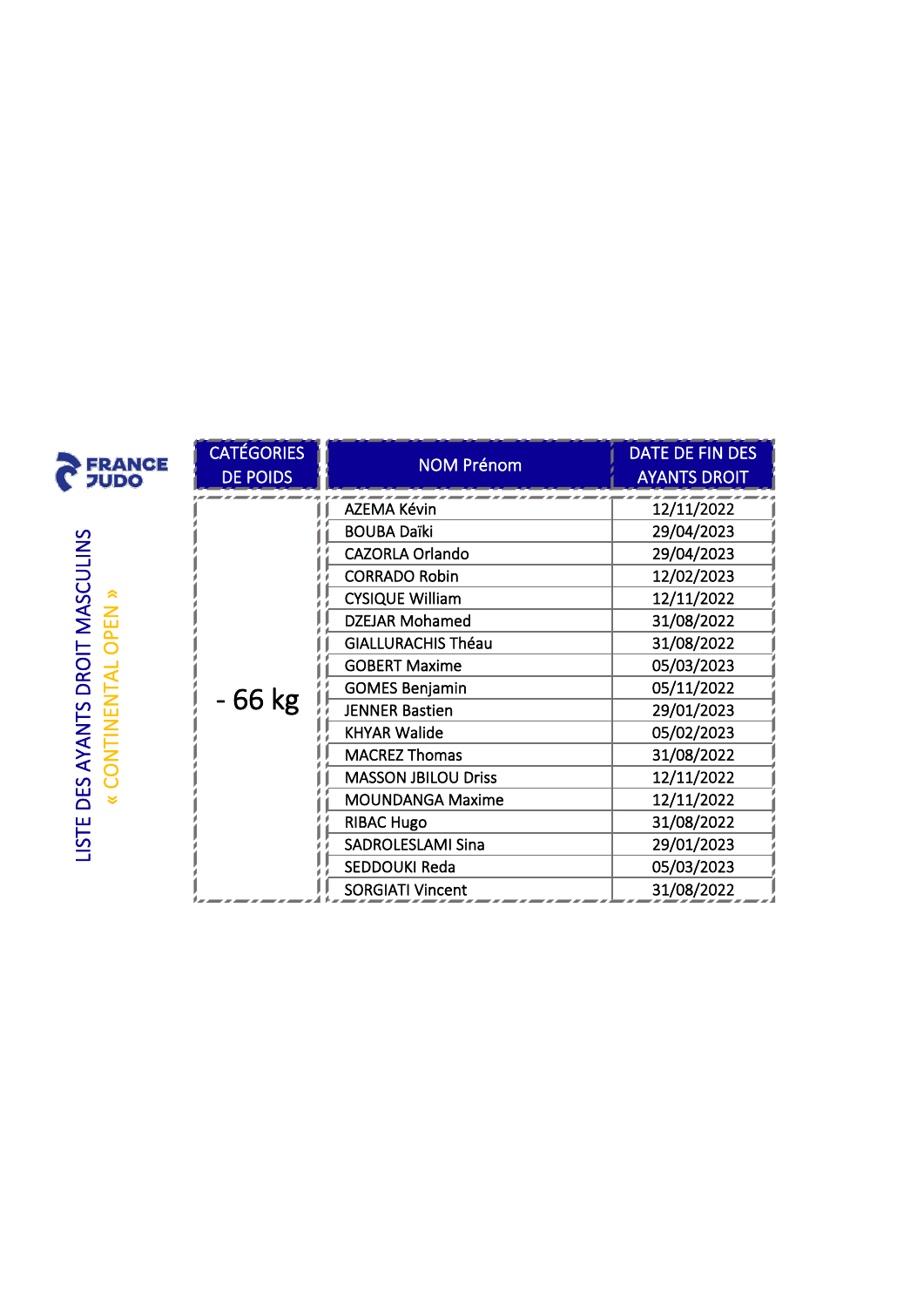|                                                    | <b>CATÉGORIES</b> |                         | DATE DE FIN DES                                                                                                                                        |  |
|----------------------------------------------------|-------------------|-------------------------|--------------------------------------------------------------------------------------------------------------------------------------------------------|--|
| <b>FRANCE</b><br><b>JUDO</b>                       | <b>DE POIDS</b>   | <b>NOM Prénom</b>       | <b>AYANTS DROIT</b>                                                                                                                                    |  |
|                                                    |                   | AHIBO Hans Jorris       | 31/08/2022                                                                                                                                             |  |
|                                                    |                   | <b>AISSAT Akim</b>      | 12/11/2022                                                                                                                                             |  |
|                                                    |                   | <b>AXUS Benjamin</b>    | 29/04/2023                                                                                                                                             |  |
|                                                    |                   | <b>BELGACEM Nidhal</b>  | 31/08/2022                                                                                                                                             |  |
|                                                    |                   | <b>BLANDIN Antonin</b>  | 30/06/2022                                                                                                                                             |  |
|                                                    |                   | <b>CHAINE Guillaume</b> | 16/10/2022                                                                                                                                             |  |
|                                                    |                   | <b>DUBOIS Mickael</b>   | 12/11/2022                                                                                                                                             |  |
|                                                    |                   | GABA Joan Benjamin      | 01/04/2023                                                                                                                                             |  |
| OPEN                                               |                   | <b>GIBELLI Enzo</b>     | 27/11/2022                                                                                                                                             |  |
|                                                    |                   | <b>GIORDANO Mattéo</b>  | 31/08/2022                                                                                                                                             |  |
|                                                    |                   | <b>GIGLI Raphael</b>    | 31/08/2022                                                                                                                                             |  |
| DES AYANTS DROIT MASCULINS<br>« CONTINENTAL OPEN » | - 73 kg           | <b>GIVRE Cameron</b>    | 31/08/2022                                                                                                                                             |  |
|                                                    |                   | <b>HACHEM Nabil</b>     | 31/08/2022                                                                                                                                             |  |
|                                                    |                   | <b>KORVAL Loïc</b>      | 12/11/2022<br>12/03/2023<br>31/08/2022<br>12/11/2022<br>17/02/2023<br>29/04/2023<br>31/08/2022<br>12/11/2022<br>31/08/2022<br>31/08/2022<br>29/01/2023 |  |
|                                                    |                   | LE BLOUCH Kilian        |                                                                                                                                                        |  |
|                                                    |                   | <b>LELU Benjamin</b>    |                                                                                                                                                        |  |
|                                                    |                   | <b>MARIAC Alexandre</b> |                                                                                                                                                        |  |
| LISTE                                              |                   | <b>OTMANE Lucas</b>     |                                                                                                                                                        |  |
|                                                    |                   |                         | RIQUIN Théo                                                                                                                                            |  |
|                                                    |                   |                         | <b>RUBIANO Alexandre</b>                                                                                                                               |  |
|                                                    |                   | <b>TCHAKALA Jovick</b>  |                                                                                                                                                        |  |
|                                                    |                   | <b>TCHOROWSKI Hugo</b>  |                                                                                                                                                        |  |
|                                                    |                   | <b>WABLE Charly</b>     |                                                                                                                                                        |  |
|                                                    |                   | <b>ZOUBKO Daniyl</b>    |                                                                                                                                                        |  |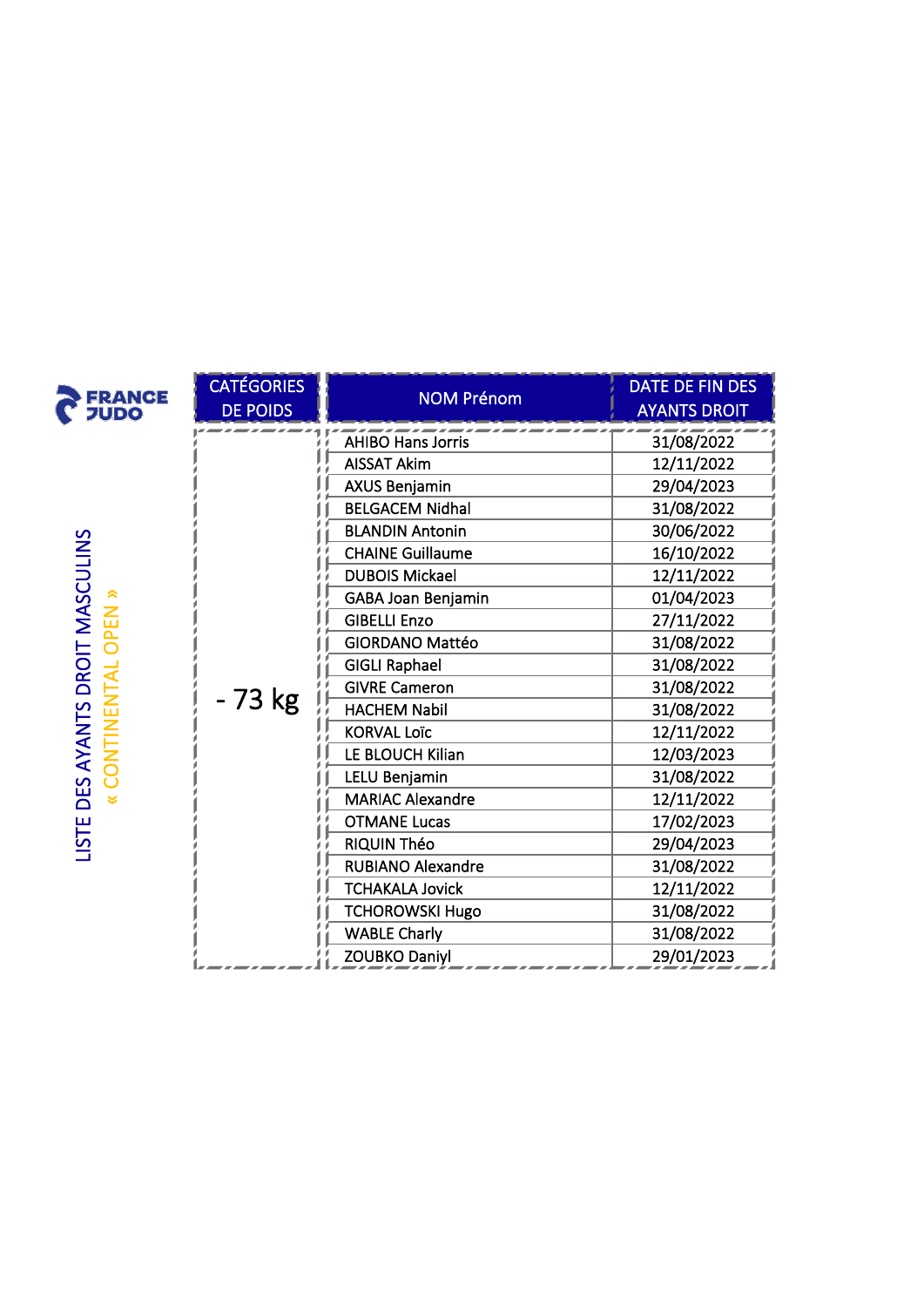| <b>FRANCE</b><br><b>JUDO</b>                                | <b>CATÉGORIES</b> | <b>NOM Prénom</b>             | DATE DE FIN DES                                                                                                                                                                                                                                          |
|-------------------------------------------------------------|-------------------|-------------------------------|----------------------------------------------------------------------------------------------------------------------------------------------------------------------------------------------------------------------------------------------------------|
|                                                             | <b>DE POIDS</b>   |                               | <b>AYANTS DROIT</b>                                                                                                                                                                                                                                      |
|                                                             |                   | <b>ADRIANO Raphaël</b>        | 31/08/2022                                                                                                                                                                                                                                               |
|                                                             |                   | <b>ALLICHE Sabri</b>          | 12/11/2022                                                                                                                                                                                                                                               |
|                                                             |                   | <b>AREGBA Arnaud</b>          | 12/02/2023                                                                                                                                                                                                                                               |
|                                                             |                   | <b>CHILARD Nicolas</b>        | 01/04/2023<br>12/11/2022<br>31/08/2022<br>01/04/2023<br>05/02/2023<br>12/11/2022<br>06/10/2022<br>05/02/2023<br>05/02/2023<br>31/08/2022<br>31/08/2022<br>31/08/2022<br>31/08/2022<br>31/08/2022<br>31/08/2022<br>16/10/2022<br>05/02/2023<br>31/08/2022 |
|                                                             |                   | <b>DAKAYEV Israil</b>         |                                                                                                                                                                                                                                                          |
|                                                             |                   | <b>DELVERT Etienne</b>        |                                                                                                                                                                                                                                                          |
|                                                             |                   | DJALO Alpha                   |                                                                                                                                                                                                                                                          |
|                                                             |                   | <b>GNAMIEN Tizie</b>          |                                                                                                                                                                                                                                                          |
|                                                             |                   | <b>GUILLOT-ROSSELOT Joris</b> |                                                                                                                                                                                                                                                          |
|                                                             |                   | <b>JANFAOUI Emir</b>          |                                                                                                                                                                                                                                                          |
|                                                             |                   | <b>JOUBERT Quentin</b>        |                                                                                                                                                                                                                                                          |
|                                                             | $-81$ kg          | <b>KEITA Brahima</b>          |                                                                                                                                                                                                                                                          |
|                                                             |                   | <b>LANDAU Charly</b>          |                                                                                                                                                                                                                                                          |
|                                                             |                   | LE TOUZE Fabien               |                                                                                                                                                                                                                                                          |
|                                                             |                   | <b>LIBERT Tom</b>             |                                                                                                                                                                                                                                                          |
| DES AYANTS DROIT MASCULINS<br>« CONTINENTAL OPEN »<br>LISTE |                   | LOIODICE Nicolas              |                                                                                                                                                                                                                                                          |
|                                                             |                   | <b>METIFIOT Hugo</b>          |                                                                                                                                                                                                                                                          |
|                                                             |                   | <b>NDIAYE Pape Doudou</b>     |                                                                                                                                                                                                                                                          |
|                                                             |                   | <b>PIERRE Baptiste</b>        |                                                                                                                                                                                                                                                          |
|                                                             |                   | PIETRI Loïc                   |                                                                                                                                                                                                                                                          |
|                                                             |                   | <b>TAMA Alexandre</b>         |                                                                                                                                                                                                                                                          |
|                                                             |                   | <b>TAMA Anthony</b>           | 31/08/2022                                                                                                                                                                                                                                               |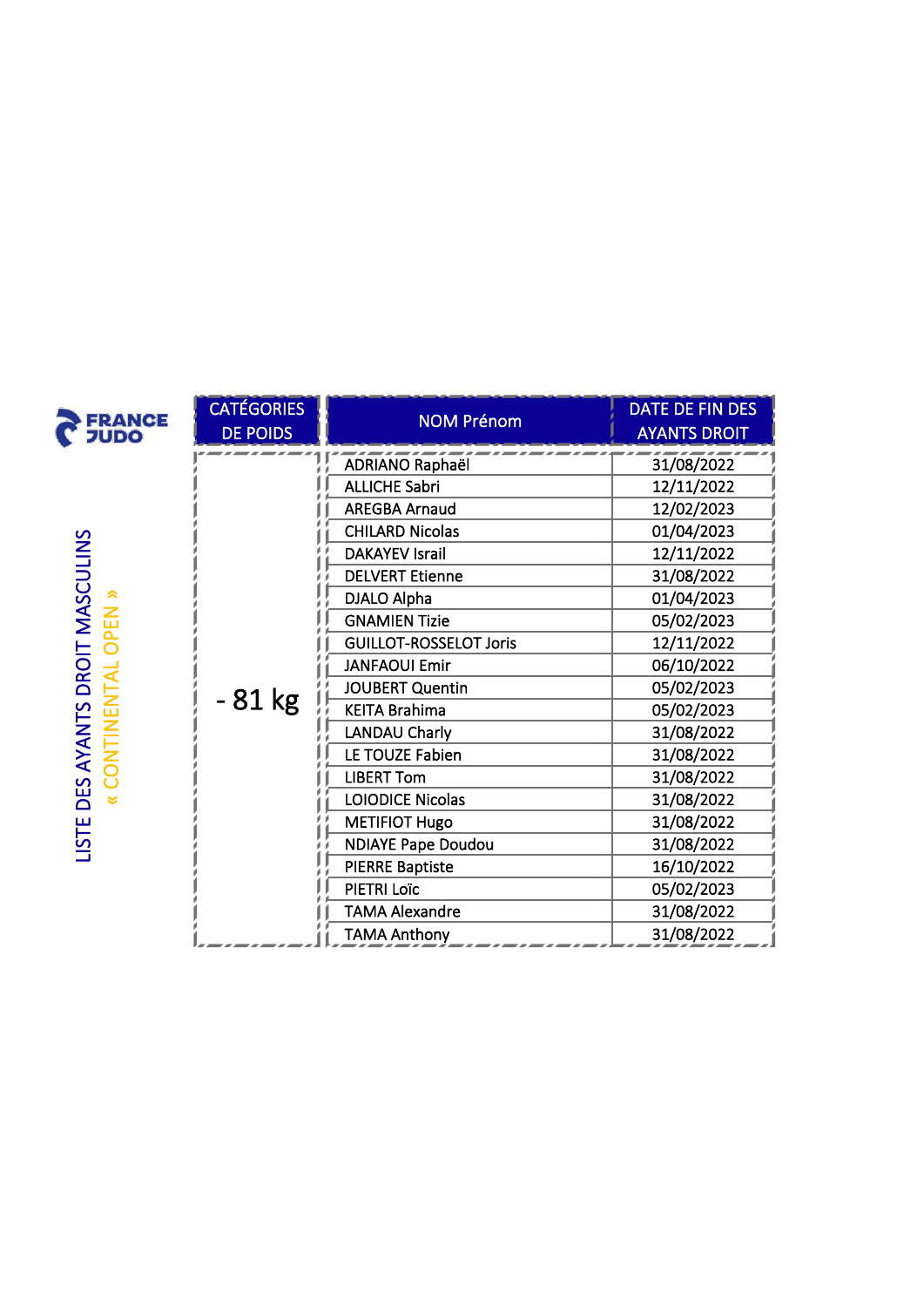| <b>FRANCE</b><br><b>JUDO</b>                                | <b>CATÉGORIES</b><br><b>DE POIDS</b> | <b>NOM Prénom</b>         | DATE DE FIN DES<br><b>AYANTS DROIT</b>                                                                                                                 |
|-------------------------------------------------------------|--------------------------------------|---------------------------|--------------------------------------------------------------------------------------------------------------------------------------------------------|
|                                                             |                                      | <b>AMINOT Maxime</b>      | 12/11/2022                                                                                                                                             |
|                                                             |                                      | <b>CAROLY Eniel</b>       | 05/02/2023                                                                                                                                             |
|                                                             |                                      | <b>CLERGET Axel</b>       | 05/02/2023                                                                                                                                             |
|                                                             |                                      | <b>CROST Luca</b>         | 31/08/2022                                                                                                                                             |
|                                                             |                                      | <b>DAMIER Francis</b>     | 05/02/2023                                                                                                                                             |
|                                                             |                                      | <b>FERRANDIS Lorenzo</b>  | 31/08/2022                                                                                                                                             |
|                                                             |                                      | <b>GRANDHAIE Hugo</b>     | 12/02/2023                                                                                                                                             |
|                                                             |                                      | <b>HUILLET Lucas</b>      | 12/11/2022<br>24/10/2022<br>12/11/2022<br>31/08/2022<br>31/08/2022<br>31/08/2022<br>12/11/2022<br>12/11/2022<br>29/04/2023<br>29/04/2023<br>31/08/2022 |
|                                                             |                                      | <b>JOUBERT Anthony</b>    |                                                                                                                                                        |
| DES AYANTS DROIT MASCULINS<br>« CONTINENTAL OPEN »<br>LISTE | - 90 kg                              | <b>KHALATIAN Armann</b>   |                                                                                                                                                        |
|                                                             |                                      | <b>LABORDE Max</b>        |                                                                                                                                                        |
|                                                             |                                      | LATCHOUMANAYA Helios      |                                                                                                                                                        |
|                                                             |                                      | <b>LEVERRIER Djeff</b>    |                                                                                                                                                        |
|                                                             |                                      | L'HERBIER Théo            |                                                                                                                                                        |
|                                                             |                                      | <b>LIVOLSI Paul</b>       |                                                                                                                                                        |
|                                                             |                                      | <b>MATHIEU Alexis</b>     |                                                                                                                                                        |
|                                                             |                                      | NGAYAP HAMBOU Maxime Gaël |                                                                                                                                                        |
|                                                             |                                      | N'GAYAP Marc François     |                                                                                                                                                        |
|                                                             |                                      | <b>TASSIER Loris</b>      | 31/08/2022                                                                                                                                             |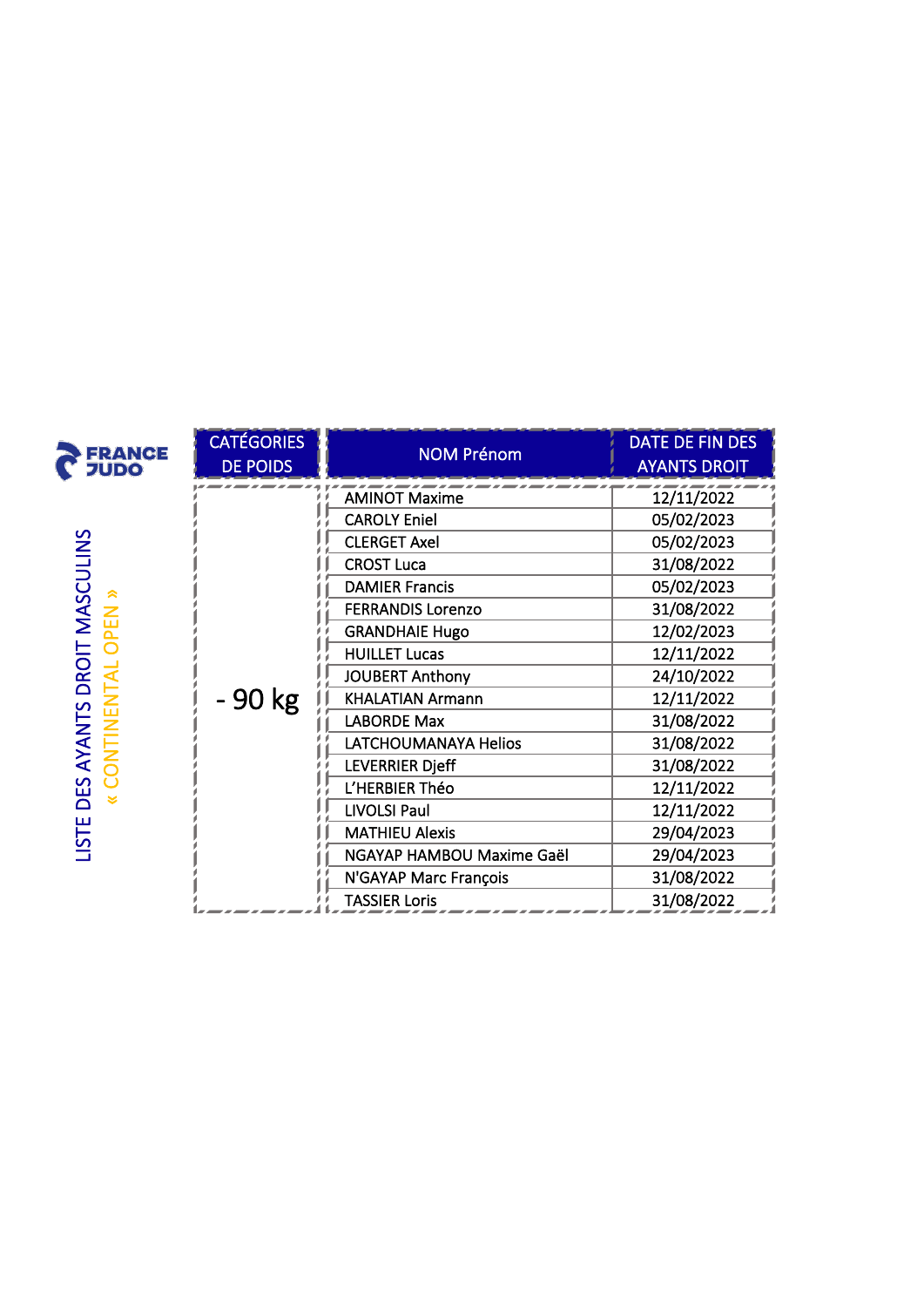| <b>FRANCE</b><br>フリDO                            | <b>CATÉGORIES</b><br><b>DE POIDS</b> | <b>NOM Prénom</b>         | <b>DATE DE FIN DES</b><br><b>AYANTS DROIT</b>                                                                                                                                                    |
|--------------------------------------------------|--------------------------------------|---------------------------|--------------------------------------------------------------------------------------------------------------------------------------------------------------------------------------------------|
|                                                  |                                      | <b>AGBEGNENOU Joris</b>   | 05/02/2023                                                                                                                                                                                       |
|                                                  |                                      | <b>ANGLIONIN Mathias</b>  | 31/08/2022                                                                                                                                                                                       |
|                                                  |                                      | <b>ARIANO Neil</b>        | 12/11/2022<br>30/06/2022<br>31/08/2022<br>12/11/2022<br>12/11/2022<br>10/09/2022<br>31/08/2022<br>12/03/2023<br>12/11/2022<br>05/02/2023<br>12/03/2023<br>05/11/2022<br>31/08/2022<br>29/04/2023 |
|                                                  |                                      | <b>CERISIER Amaury</b>    |                                                                                                                                                                                                  |
|                                                  |                                      | <b>CODJOGAN Marc Ewen</b> |                                                                                                                                                                                                  |
| PEN                                              |                                      | <b>COURTOIS Thomas</b>    |                                                                                                                                                                                                  |
|                                                  |                                      | <b>DELVERT Clément</b>    |                                                                                                                                                                                                  |
|                                                  |                                      | <b>DERMEE Orso</b>        |                                                                                                                                                                                                  |
| DROIT MASCULINS<br><b>NUNENTAI</b><br>DES AYANTS |                                      | <b>DEVOS Paul</b>         |                                                                                                                                                                                                  |
|                                                  | 100 kg                               | <b>DIESSE Aurélien</b>    |                                                                                                                                                                                                  |
|                                                  |                                      | HABOT Jérôme              |                                                                                                                                                                                                  |
|                                                  |                                      | <b>IDDIR Alexandre</b>    |                                                                                                                                                                                                  |
|                                                  |                                      | <b>KEITA Tanou</b>        |                                                                                                                                                                                                  |
| LISTE                                            |                                      | <b>LIVEZE Kenny</b>       |                                                                                                                                                                                                  |
|                                                  |                                      | LOMIDZE Luka              |                                                                                                                                                                                                  |
|                                                  |                                      | <b>OLIVAR Cédric</b>      |                                                                                                                                                                                                  |
|                                                  |                                      | PAVLOVSKI Nicolas         | 12/11/2022                                                                                                                                                                                       |
|                                                  |                                      | <b>SAPARBAEV Khamzat</b>  | 12/11/2022                                                                                                                                                                                       |